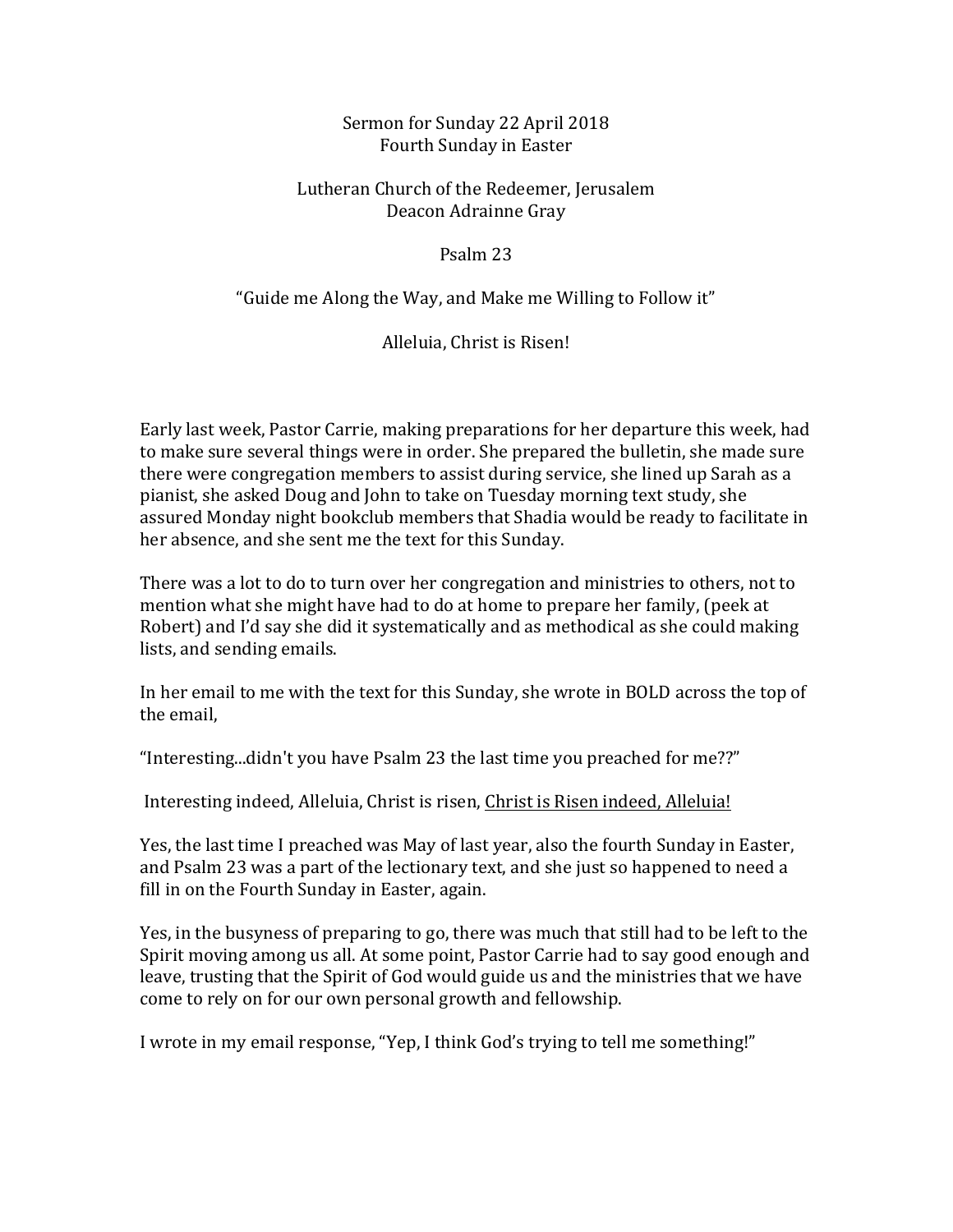But still, I spent all week tossing around ideas and asking God for the direction I may go with the Gospel text in John. Not much was coming, until I sat down to write, the Spirit was persistent and said, "deal with Psalm 23," this is personal.

The Psalms are poetic proclamations of the human's relationship with God. That's the way I like to summarize them, using literary tools to help the hearer understand the experience, their encounter with the Almighty. Using metaphors, and the images of nature to make us look to what's here on earth to understand what can't be seen. Or the Psalms force us to find words to express trust in God's mercy even in the midst of pain and affliction. One of my favorites, Psalm 90 illustrates this:

"Lord, make us glad for as many days as you have afflicted us, and for as many years as we have seen evil."

So far, we have witnessed the crucifixion, women who found the tomb without Jesus' body, albeit not empty of the Messianic promises, and we've seen the risen Christ in the flesh, wounds and hungry! Our identity as Christians revealed in His physical presence. 

It began in Jerusalem, the City of the Resurrection, but Christ doesn't intend for the living, breathing, eating, mystery of the Resurrection to stay here!

There is a process. Not necessarily an email, or a To-Do list like we work from when preparing to leave town, but he has given us guides to comfort us.

We can look to the sky, to the earth, to our Scripture, and to our neighbor for where we go from here. How does the Resurrection move beyond Jerusalem?

"He makes me lie down in green pastures. He leads me beside still waters."

We can look to the natural world,

In 1977, a small planet that sort of resembles Saturn, was discovered by astronomers. This planet Chiron is moving through the solar system, moving from one zodiac constillation into another. Astrologers - call Chiron the wounded-healer because they believe its presence during this astronomical season is an opportunity for discovering healing from within and sharing this discovery with other people. Amazing, there are celestial signs of healing and sharing.

\*\*\*

In seminary, I took several courses in practical theology. Practical theology is pretty much what it sounds like, it is theology practiced on the ground. It borrows from philosophy like the other theology classes, but then it ask, "How do we live this out?"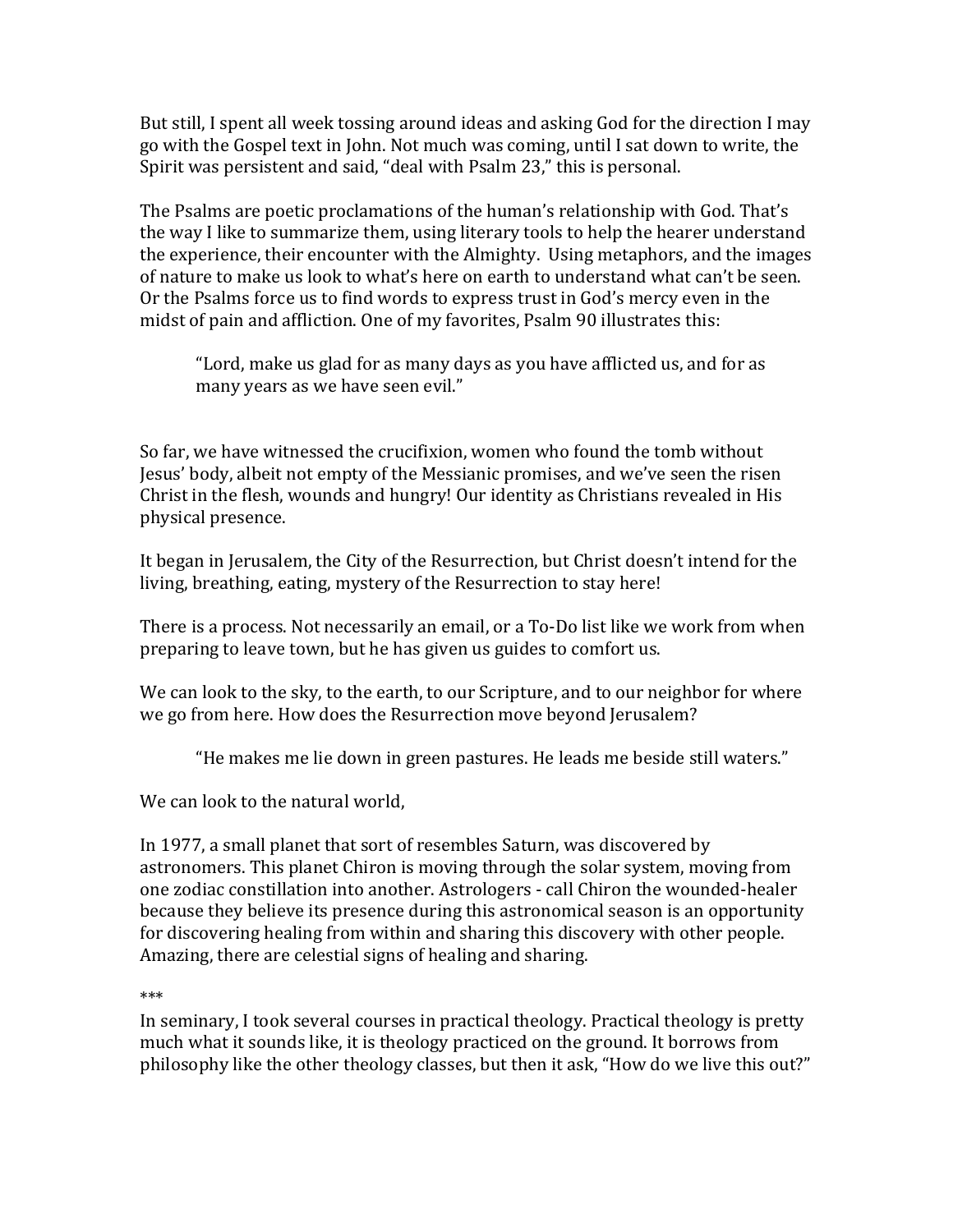According to Dr. Richard Osmer, a well-known practical theologian, there are four tasks necessary for practical theology to happen.

I think of Osmer's fourth task as fitting for this Fourth Sunday in Easter - the Pragmatic Task.

Osmer writes, "This is the task of forming and enacting strategies of action that influence events in ways that are desirable."

In other words, a transforming leader or servant leader moves individuals, groups, and systems to "deep change" and our churches today are in need of the "deep change" necessary to change the current environment around them, to send them into radical activism. 

However, Osmer warns that this is the most difficult of leadership styles because people don't want to change or lay down power, to move to another stage.

Christ, our wounded one, redefines the nature of power and authority by taking the form of servant and we too must serve to bring about change, and just like Jesus this will stir up resistance.

*\*\*\**

The Christ. The wounded-healer, The servant-leader, The Good Shepherd, throughout the entire cycle of planetary movement, sends us into the world, into the universe with trust (sometimes an uncertain-faltering-weakbarely-believing-kind-of-trust, but nevertheless a trace of trust) that God will remain with us wherever we walk.

"Even though I walk through the valley of the shadow of death, I will fear no evil, for you are with me; your rod and your staff, they comfort me."

And we, Redeemer, walk in some fairly shadowy places. Either, internal shadows within our psyche that we keep hidden for fear of being devoured by them, or the shadows of this place, the City of Resurrection. Many of us walk with people who are disappearing in the shadows of death everyday, and suffer deep gashes of injustice and racism in Gaza, in Bethlehem, in Hebron, in Jerusalem, and in our mother countries. 

Trust that God is with us in our darkest hour *and* in our most joyous moments. Trust that God stands with you even when you can hardly stand to be with yourself. Trust that God has every mark and wound that you bear, and also thinks it hurts.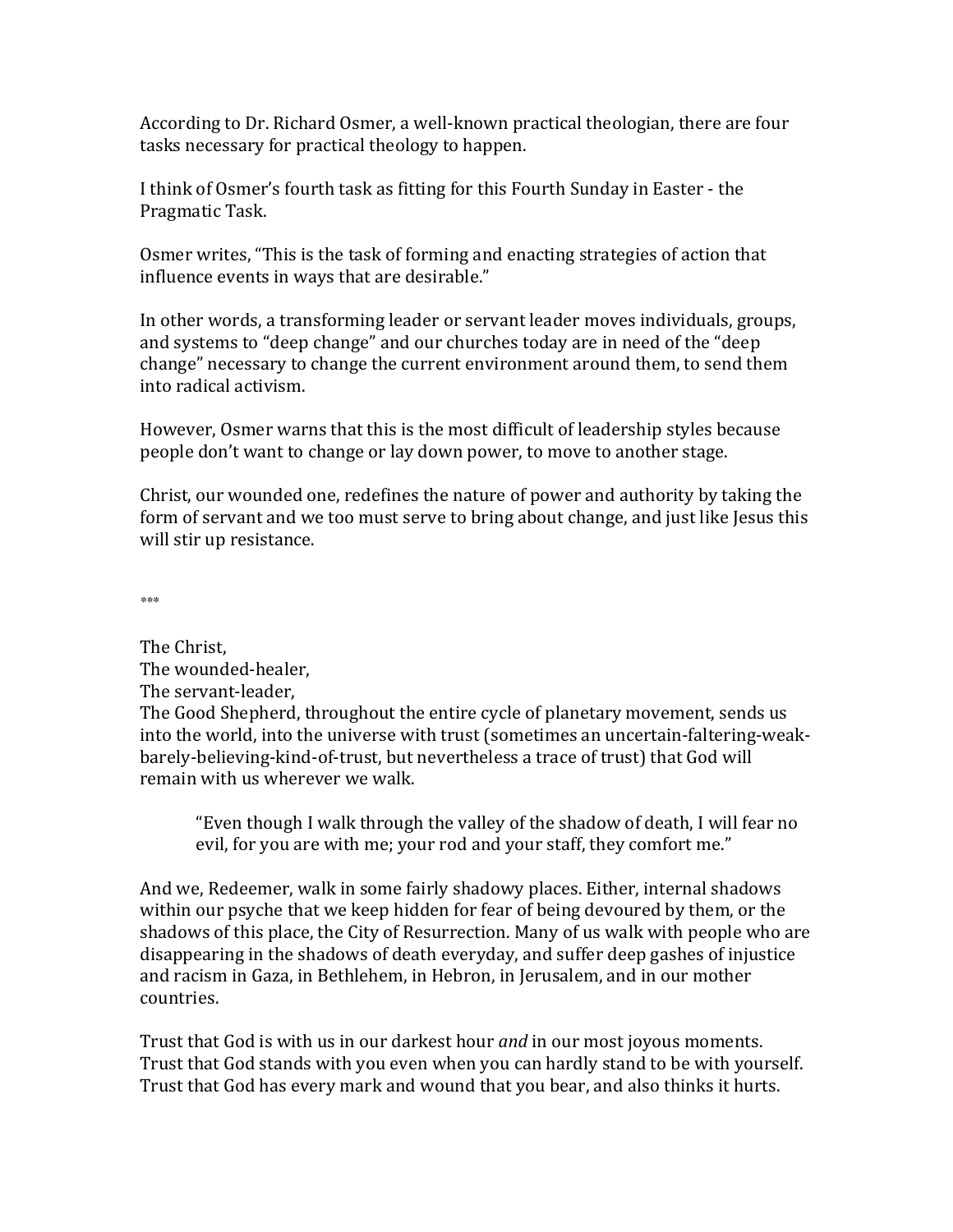"Your rod and your staff, they comfort me."

Our Psalmist, like Jesus in the Gospel text is preparing our way as the Gospel reaches all nations and all people. We must come to trust that the Good Shepherd is with us, for this resurrection task will be difficult. We will collect our own wounds, possibly wounding others along the way, and feel isolated and weary, but we can continually ask God to make us willing to follow,

The Way of Salvation, The Way of Forgiveness, The Way of Truth, The Way of Mercy, The Way of Love, The Way of Restoration.

"He restores my soul."

All people of God are called to diakonia (service) but the beginning of that service starts within and works its way outward... This is part of the process.

Psalm 23 can be used as a very personal mantra:

I shall not want Leads me beside still waters Leads me in right paths for his name's sake They comfort me My cup overflows I shall dwell in the house of the Lord....

But the imperative, or the command that the Gospel helps us to see in Psalm 23, is that God will help us,

Believe that,

I shall not want Leads me beside still waters Leads me in right paths for his name's sake They comfort me My cup overflows I shall dwell in the house of the Lord....

for myself, so that I can believe it for others;

They shall not want Leads *all* beside still waters Leads *us* in right paths for his name's sake They comfort *humanity*